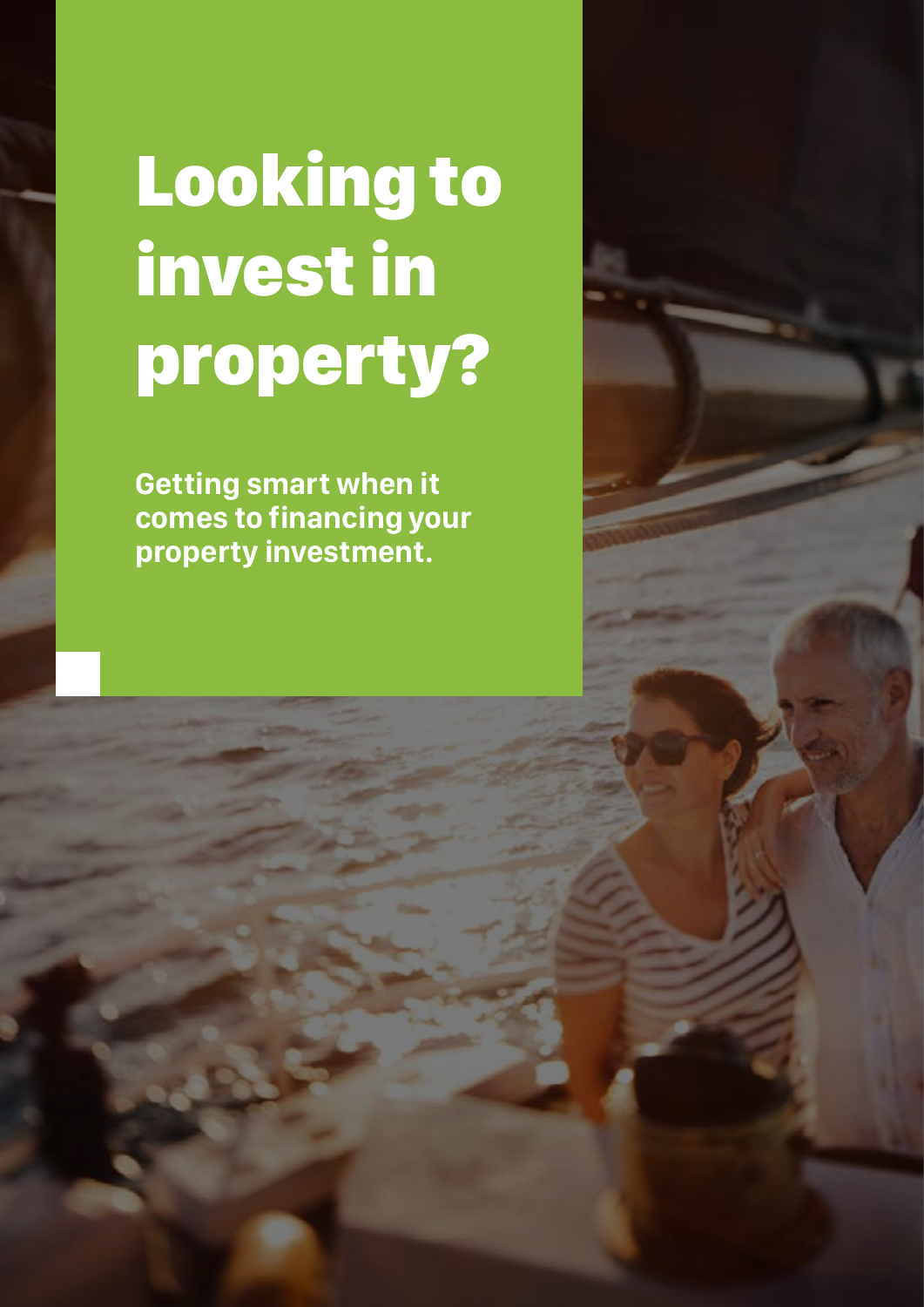### Is property the place to build your wealth?

Australia is a country of homeowners.

If we haven't already bought a home, chances are we're trying to find a way to buy one. Perhaps, it's this familiarity with the real estate market that makes property a place many Australians choose to invest. But it's important to know that buying an investment property is quite different from buying a home to live in.

We're here to walk you through a few of the things to consider when it comes to financing an investment property.

Please note, we do not provide tax, legal or accounting advice. This guide has been written for general informational purposes only, and is not intended to provide, and should not be relied on for, tax, legal or accounting advice. We encourage you to consult your own tax, legal and accounting advisers before engaging in any transaction.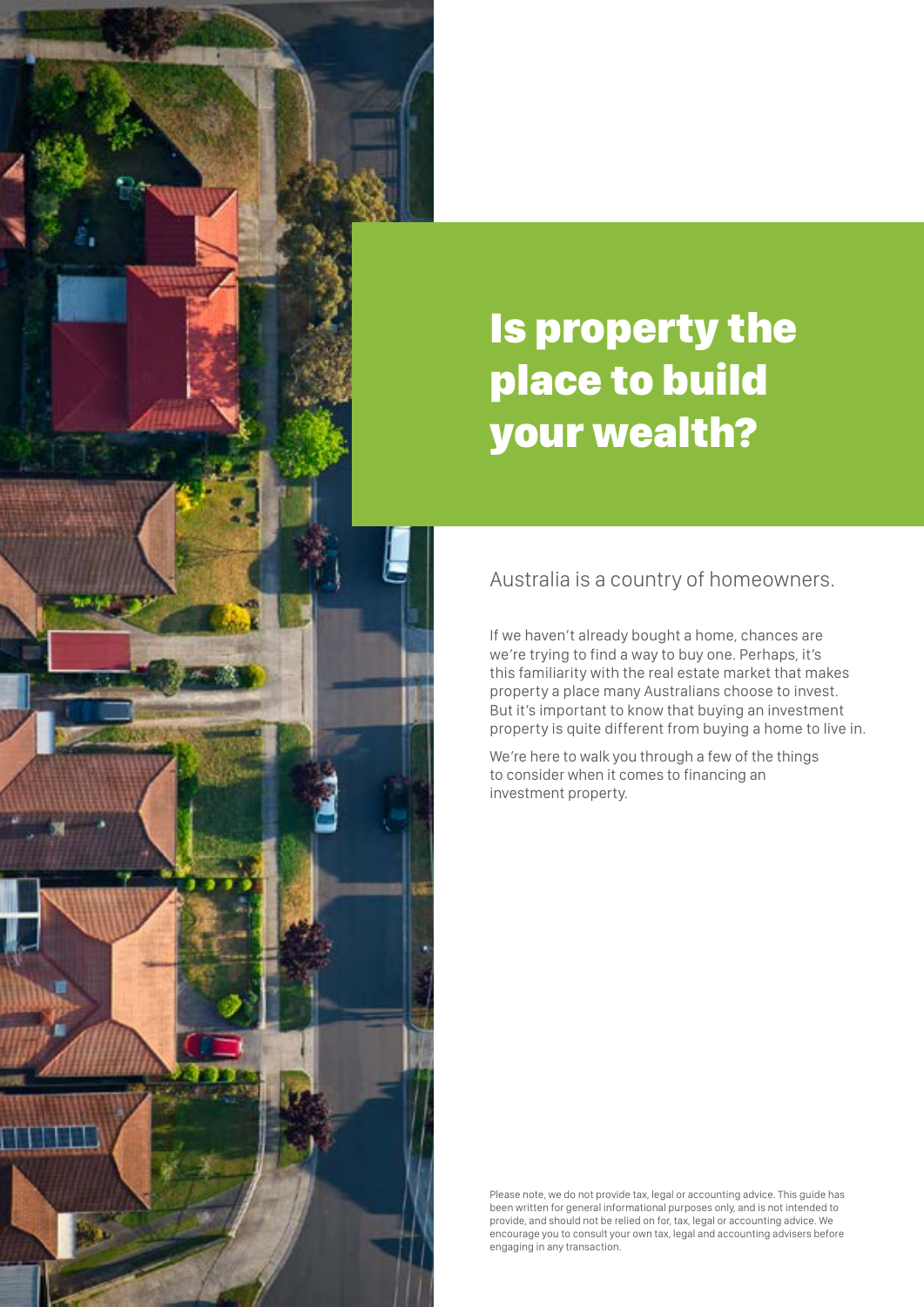

## Why do people invest in property?

Over the last few decades, the values of some properties have often risen more than the rate of inflation.

Some say property ownership is a national obsession, with affordability issues, house prices, and interest rate movements constantly in the news.

Apart from a common general understanding of the market, there are other reasons people like to invest in property. Some common ones being the potential for capital growth (how much the property rises in value over time), return from rent, and tax benefits. You'll find more about these over the next few pages.

Another plus is you don't need to be a long time investor with lots of funds on hand to start investing. If you already own a home that's increased in value, you can potentially unlock this equity to help purchase another property. Or, if you've yet to buy your own home you can use the rent to help pay the mortgage on an investment property and get a start in the market.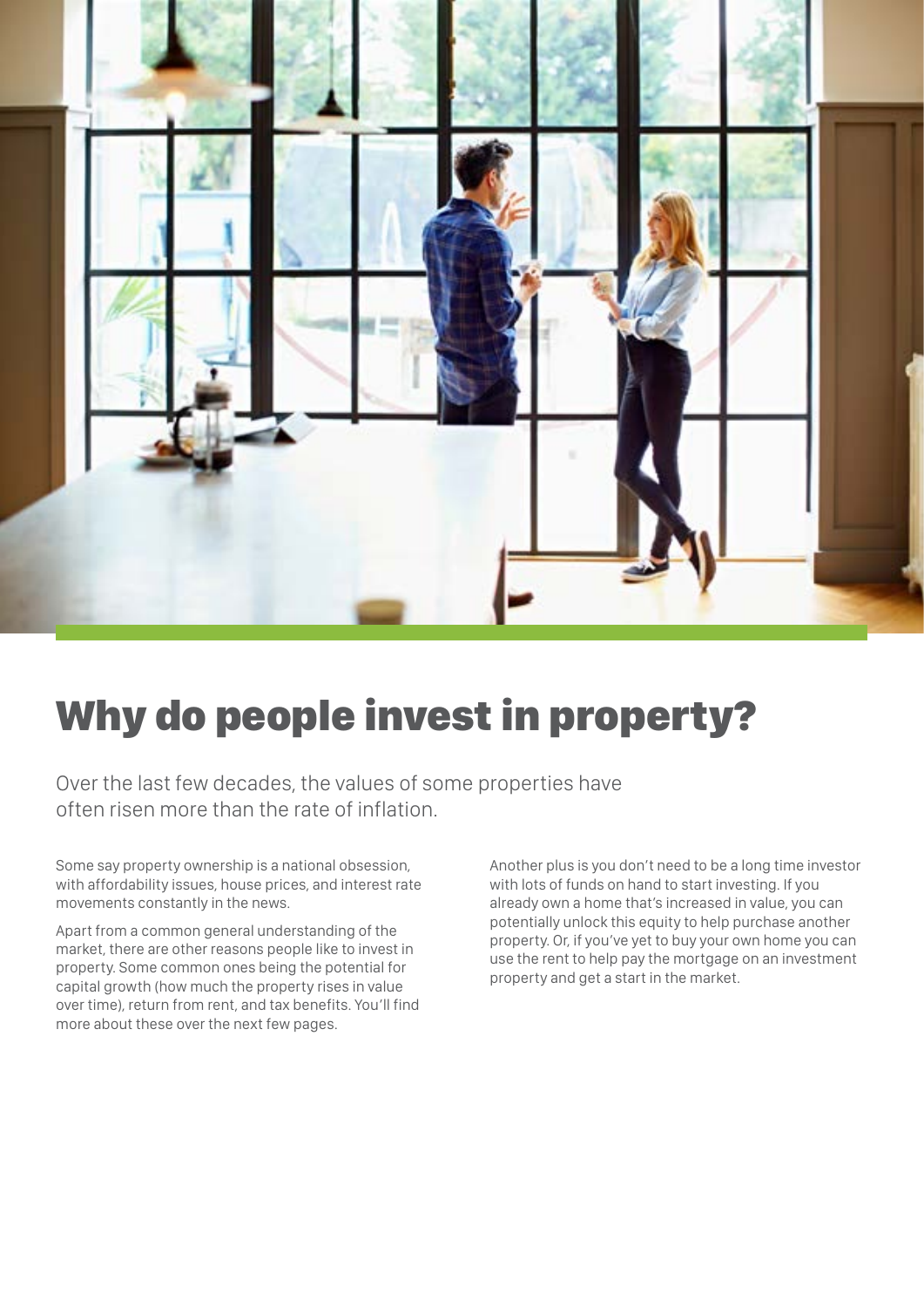## Why using a broker is the smart way to go.

- ◆ We provide real choice, looking to find you the right deal.
- $\blacktriangleright$  We work with multiple lenders, not just one  $$ keeping competition alive.
- ◆ We may negotiate a better outcome.
- $\blacktriangleright$  We help at a time and place that suits you, doing the legwork for you.
- Our aim is to save you time and stress, and get things moving as quickly as possible.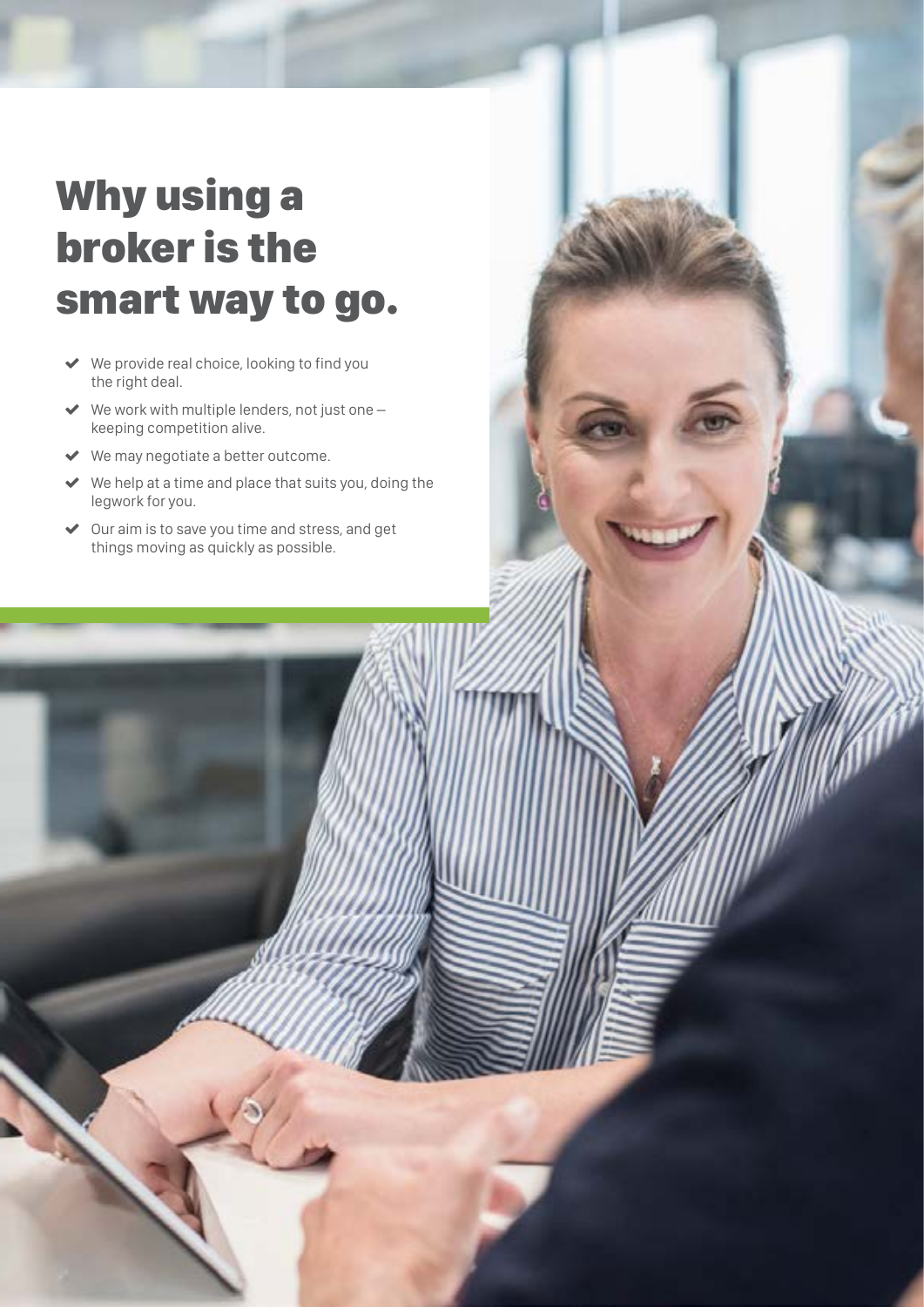## Earning a return from property.

There are two basic ways to get a return on your property investment:

#### **Capital Growth**

When you sell a property for more than you paid for it, that profit is called the 'capital growth'. Usually places that enjoy more capital growth are in sought after locations, which might include proximity to the CBD, water, or areas enjoying a surge in population. However, capital growth in any area is not guaranteed.

#### **Rental Returns**

Income from rent is a more immediate return than capital growth. As long as someone is renting the property, their regular payments can help with funds towards your mortgage and property costs. When considering potential rental returns every suburb is different and it's critical to do your own detailed research.

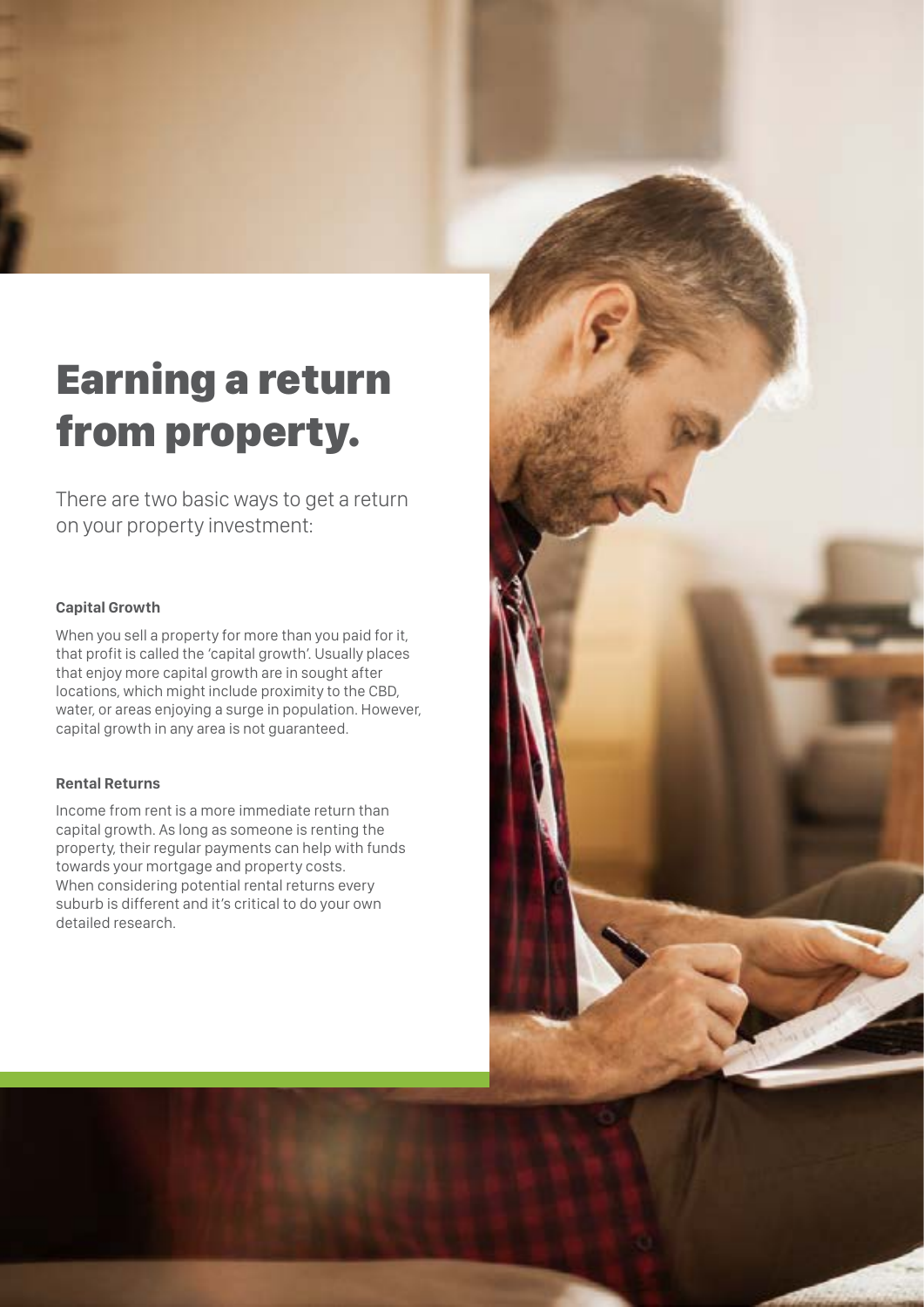

### Have us onside as your mortgage broker

If you're thinking about borrowing for a property investment it's a good idea to speak to a mortgage broker like us first.

We offer a wealth of information and expertise for you to draw on. Not only will we help you find the right loan, we'll aim to make the whole application and approval process much easier.

The first thing we will do is meet and chat about your needs, personal goals and investment objectives. We can then give you an accurate idea of your borrowing potential and can also start the ball rolling to find a loan that suits you. So when you find the right place, we can sort out your finance as quickly as possible.

We can also point you in the right direction when it comes to relevant data about the property market. Historical data about an area's value, population changes and projections, average rental returns and fluctuations over the last few years, can assist you to make an informed decision and to give yourself the best opportunity to make a smart investment.

Choosing the right loan might be as important as choosing the right property. There are literally hundreds and hundreds of different loan products out there. It's just a matter of finding one that meets your needs.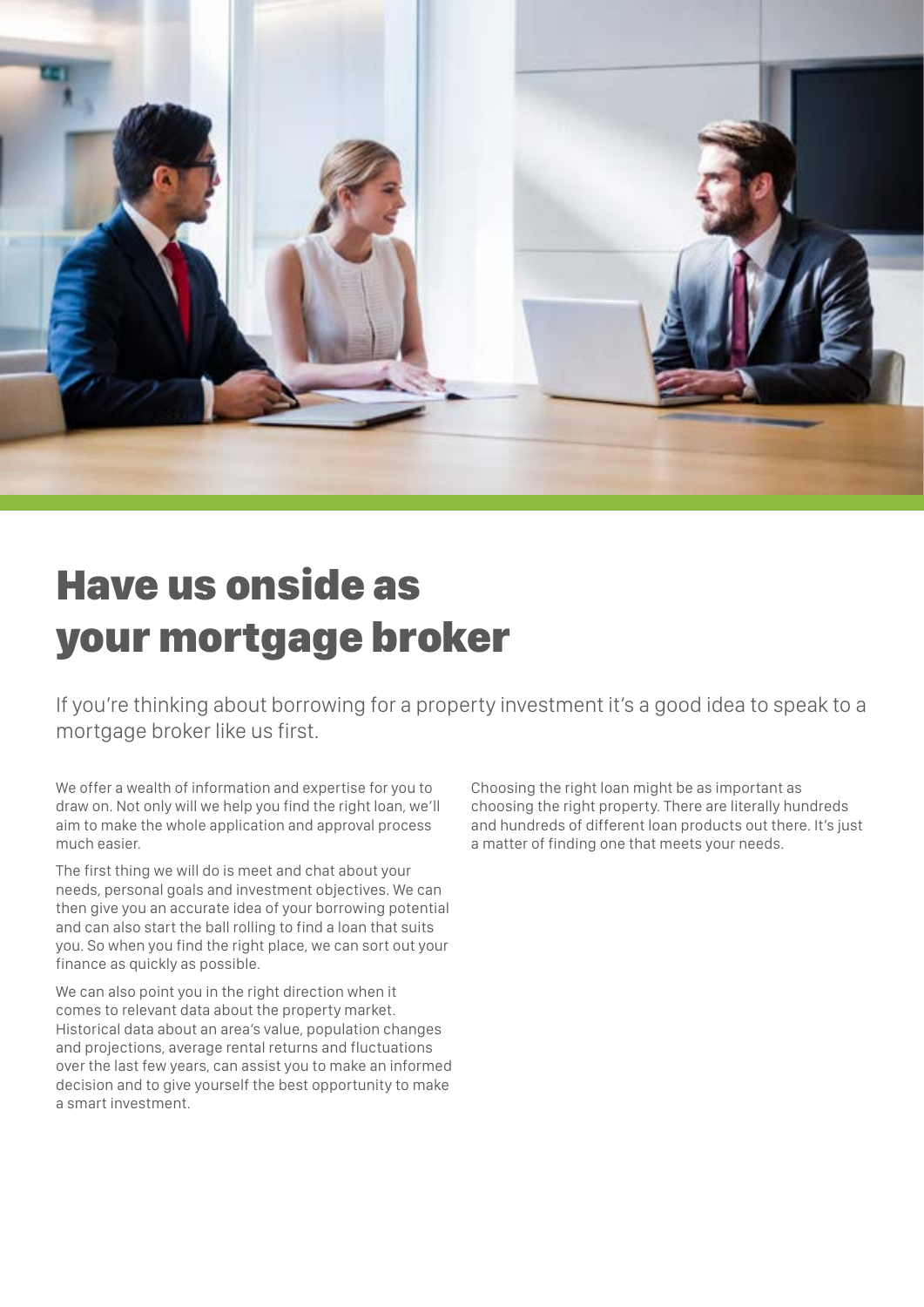

#### Why not go straight to a bank?

Of course you can go to a bank, but this can be trickier than it sounds.

Firstly, which one do you choose? Which of their products is right for you? And what about other lenders, building societies and credit unions?

There are a lot of options out there and, with regularly moving interest rates and new products, it's an ever-changing market.

Australia is indeed the lucky country. We are blessed for choice when it comes to the amount of competition that exists when it comes to the mortgage market. With so many lenders, and so many products under each of their brands, it's important you make the most of this regarding who and what you choose when it comes to your home loan.

That's why a broker makes sense. We do this day in and day out. We know the lenders and their products, and we keep up-to-date with any changes. We help choose what's right for you.

Banks enjoy working with brokers, as we do a lot of the banks' work for them and making their jobs much easier and may help speed up the application process and get you the top-notch customer service you deserve.

In the simplest terms, having a broker in your corner makes finding the right loan easier and can save you time and, hopefully, money.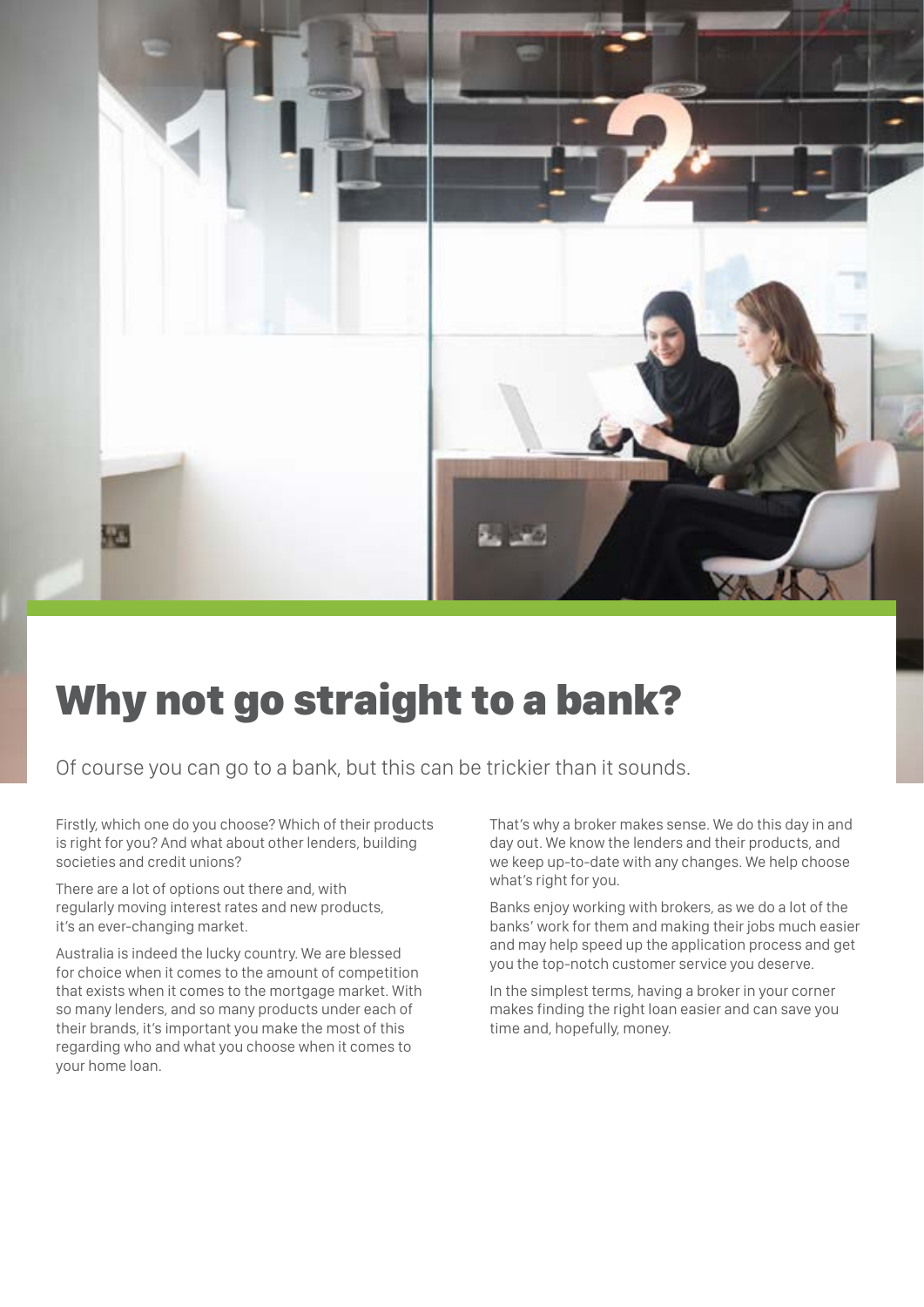#### Where and what to buy.

One of the most common and consistent pieces of advice you'll hear when it comes to investing in property is to choose with your head not your heart.

You need to be objective in choosing and weighing up the benefits and drawbacks.

It should never be emotional, but when it comes to choosing a location, it may be worth considering an area you know. You'll still need to do your research and observe the market to get a good idea of what's good value and what's not.

Of course, it's important to get as much information about an area as possible, so ask around and do some digging using the relevant data available to help you make an informed decision. As we mentioned earlier, some areas may have more potential for capital growth and others may be more likely to enjoy greater rental returns. So it's good to know exactly what you're looking for from your investment.

Another decision is whether you're going to buy a unit, a house, or some land. One may outperform the other depending on things like size, cost, location, supply, demand and other market conditions.

A home may be easy to rent but it could have a higher purchase cost. A unit may be cheaper and have lower maintenance costs but there may be an oversupply in an area. A block of land won't generate any rent but if the location has potential then there may be an opportunity for capital growth.

Also, you should consider the appeal of the property for potential renters, and buyers for when you want to sell.

Again, there are so many factors in play that it helps to have as much information as possible.

As always we would encourage you to get an independent valuation of a property to make sure you're not paying above market value, and ensure you've had the right financial advice.

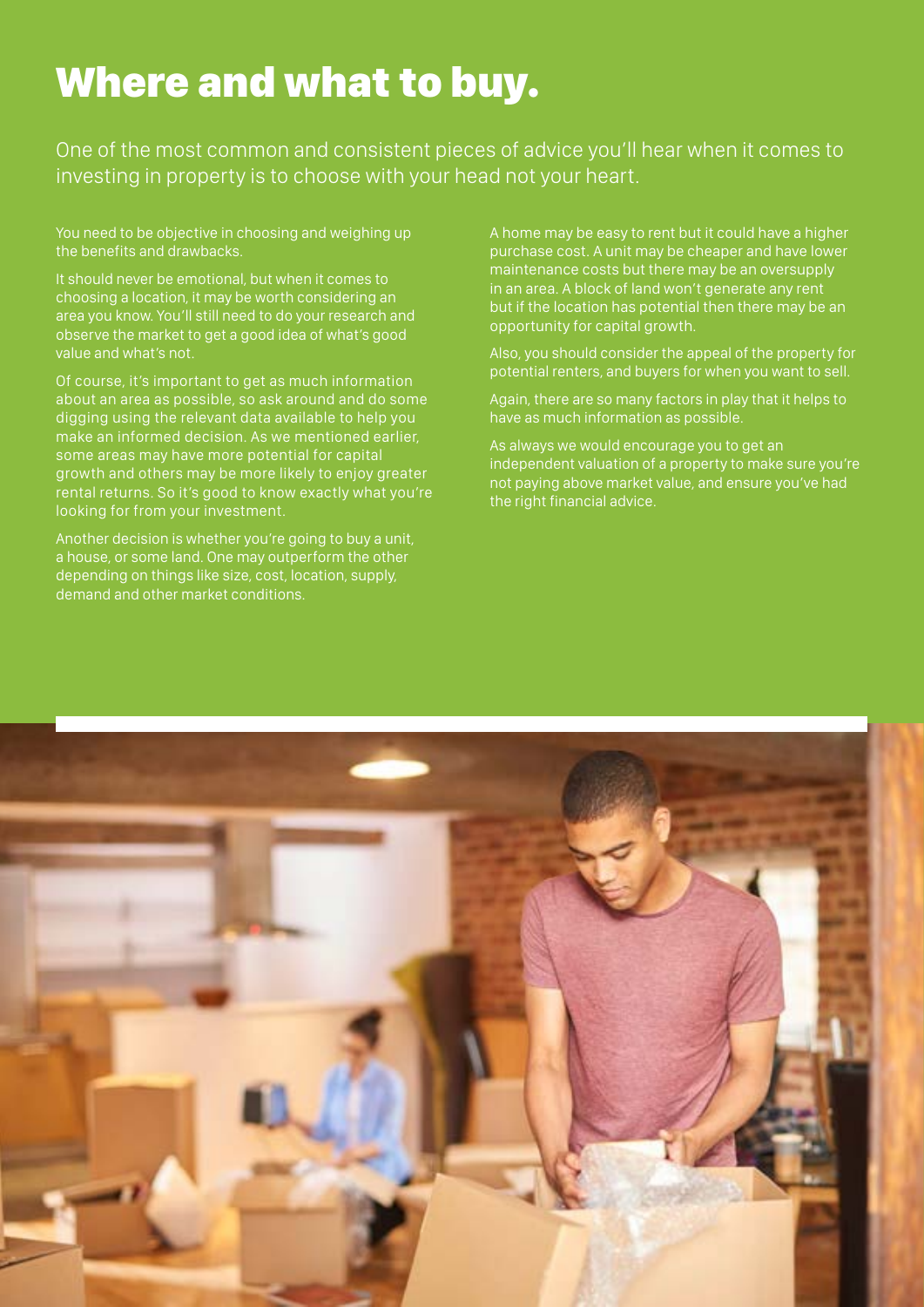### What mortgage type suits your needs?

As with all loans, there's more to finding the right investment loan than just searching for the most attractive rates and fees.

Obviously a low rate is important but it's not everything. Your new loan will probably be different from your current home loan as it's for a very different purpose.

The types of loans available are generally the same as the types of loans you'd use to buy your own home, but with different advantages and drawbacks for investors.

02.

**Variable**. The interest rates go up and down depending on factors such as the official cash rate, market conditions and each lender's decisioning. When it goes down, so do your minimum repayments. But when they go up your payments will too.

**Fixed**. The interest rate can be fixed for one to five years. Even if rates change, repayments stay the same. This means you know exactly what repayments will be and you're protected when interest rates rise. Of course you wont benefit if interest rates drop and there may be significant break costs to change the loan before the end of the fixed term.

04.

**Split Rate**. One part is variable, the other is fixed. This lets you enjoy the benefits of an interest rate drop but also protects you from being affected fully if they rise.

**Interest Only**. You only pay the interest on your loan but not the principal loan amount. This can often be more attractive to investors as repayments are lower and only interest payments are generally tax deductible. However an interest only loan will usually cost more over the term of the loan as you won't start paying off the principal until after the end of the interest only period.



**Line of Credit**. This can be attractive to investors as it's a simple way of unlocking equity in your own home and using the funds as a deposit for your investment property.

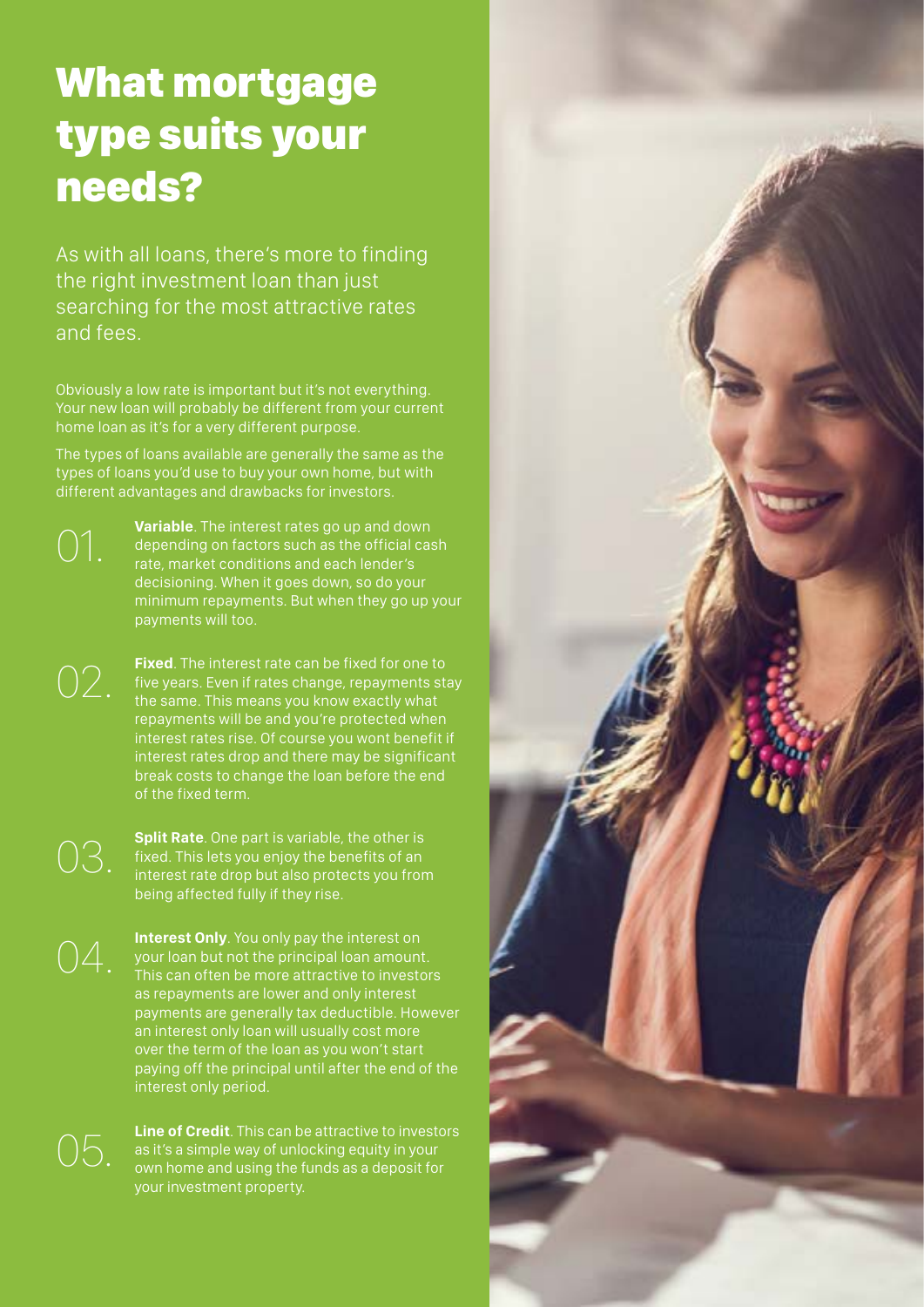## Looking to maximise your tax benefits?

One of the reasons property investing is attractive to people is that there are currently a number of tax benefits that may improve the return on your investment.

#### **Deductions**

There are a number of costs associated with owning an investment property that you may be able to claim as a tax deduction. You may already realise that the interest payments and fees of the loan may be deductible, but other costs may also be as well. It's a bit of a moving feast given state and national legislation have been changing so please check in with your accountant or financial adviser to find out more about what you may be able to claim, as these items may well add up to a valuable saving on the cost of your investment.

#### **Negative gearing**

When your costs of owning your investment property are greater than the income you get from rent, you may be able to 'negative gear' your investment. This is when the loss you have from owning the property is offset against your annual income, reducing your taxable income and potentially providing you with tax savings.

#### **Capital Gains Tax**

A property may increase in value over time. When it comes to selling your investment property, any rise in value from when you bought it is called the 'capital gain'. The costs of buying and selling the property are subtracted from the gain, and what's left is added to your annual income. Which means capital gain is taxable.

The good news is that a profit is a profit (even if it's taxed) and if you've owned the home for more than 12 months you may be able to claim a 50% discount on the gain.

Obviously these are very simplistic descriptions of the potential tax benefits, and you should always speak to a tax expert to understand the tax implications of owning an investment property.